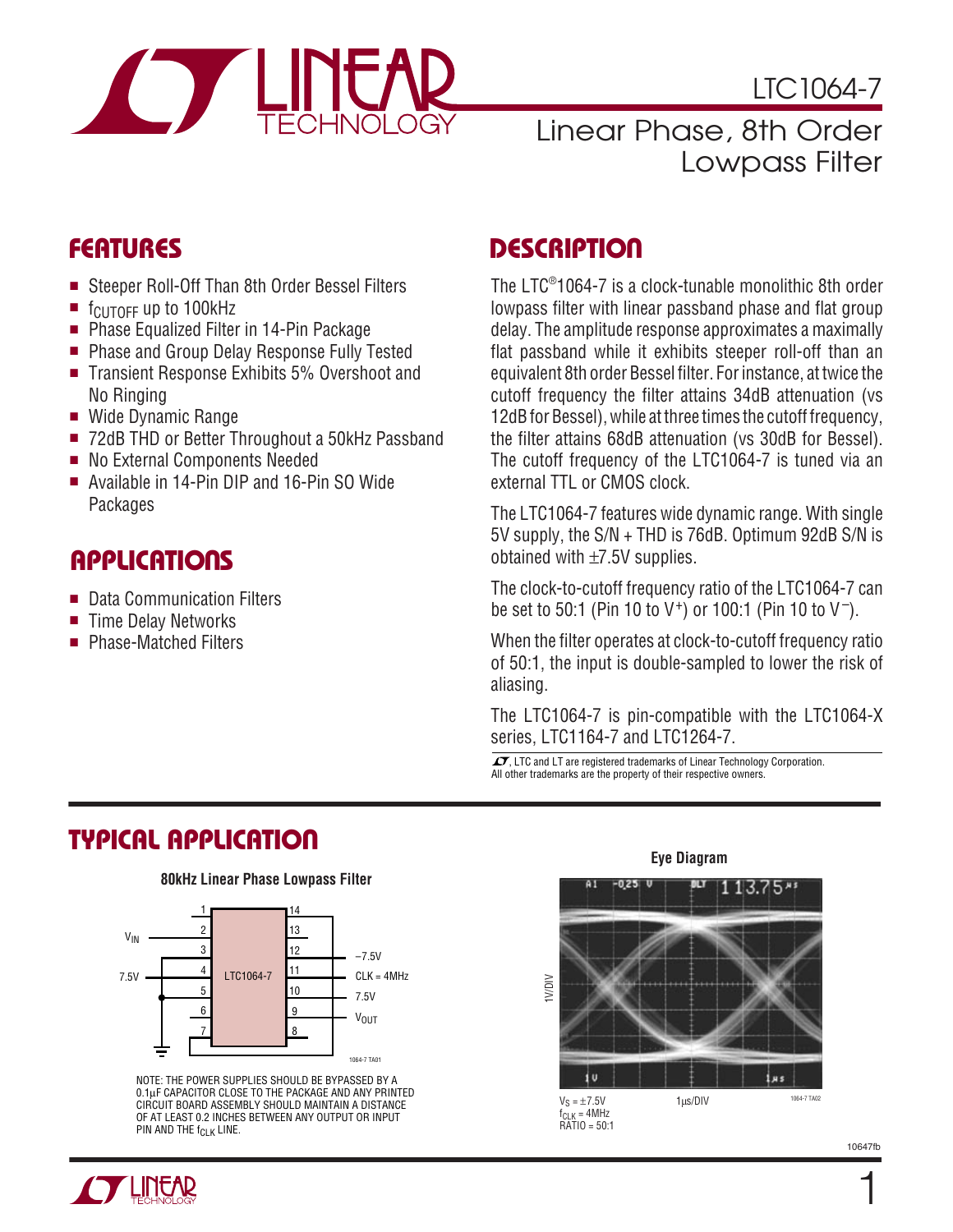### **ABSOLUTE MAXIMUM RATINGS** (Note 1)

| Voltage at Any Input $(V^- - 0.3V) \le V_{1N} \le (V^+ + 0.3V)$ |  |
|-----------------------------------------------------------------|--|
| Storage Temperature Range $-65^{\circ}$ C to 150 $^{\circ}$ C   |  |

|  | <b>Operating Temperature Range</b> |  |
|--|------------------------------------|--|
|--|------------------------------------|--|

|                                    | $-40^{\circ}$ C to 85 $^{\circ}$ C |  |
|------------------------------------|------------------------------------|--|
| LTC1064-7M OBSOLETE -55°C to 125°C |                                    |  |

Lead Temperature (Soldering, 10 sec)................. 300°C

# **PACKAGE/ORDER INFORMATION**



Consult LTC Marketing for parts specified with wider operating temperature ranges.

# **ELECTRICAL CHARACTERISTICS** The  $\bullet$  denotes the specifications which apply over the full operating

temperature range, otherwise specifications are at T<sub>A</sub> = 25°C.V<sub>S</sub> = ±7.5V, R<sub>L</sub> = 10k, T<sub>A</sub> = 25°C, f<sub>CUTOFF</sub> = 10kHz or 20kHz, f<sub>CLK</sub> = 1MHz, **TTL or CMOS level (maximum clock rise and fall time** ≤ **1**µ**s) and all gain measurements are referenced to passband gain, unless** otherwise specified. The filter cutoff frequency is abbreviated as  $f_{\text{CUTOFF}}$  or  $f_{\text{C}}$ .

|         | MIN                | <b>TYP</b>                                   | <b>MAX</b>           | <b>UNITS</b>             |
|---------|--------------------|----------------------------------------------|----------------------|--------------------------|
|         | $-0.60$            | 0.10                                         | 0.65                 | dB                       |
|         | $-0.90$<br>$-1.30$ | $-0.35$<br>$-0.35$                           | 0.15<br>1.25         | dB<br>dB                 |
| D       | $-2.0$             | $-1.0$                                       | $-0.35$              | dB                       |
| D<br>n. | $-4.50$<br>$-5.75$ | $-3.4$<br>$-4.5$                             | $-2.50$<br>$-3.75$   | dB<br>dB                 |
| n       | $-36.5$<br>$-37.0$ | $-34.0$<br>$-34.5$                           | $-31.75$<br>$-31.75$ | dB<br>dB                 |
|         | $-6.5$             | $-4.3$                                       | $-3.5$               | dB                       |
|         | $-0.9$<br>$-4.5$   | $-0.3$<br>$-3.3$                             | 0.25<br>$-2.00$      | dB<br>dB                 |
|         | 422<br>414         | $430 \pm 2.0$<br>$421 \pm 2.5$<br>430<br>421 | 437<br>429           | Deg<br>Deg<br>Deg<br>Deg |
|         |                    |                                              |                      |                          |

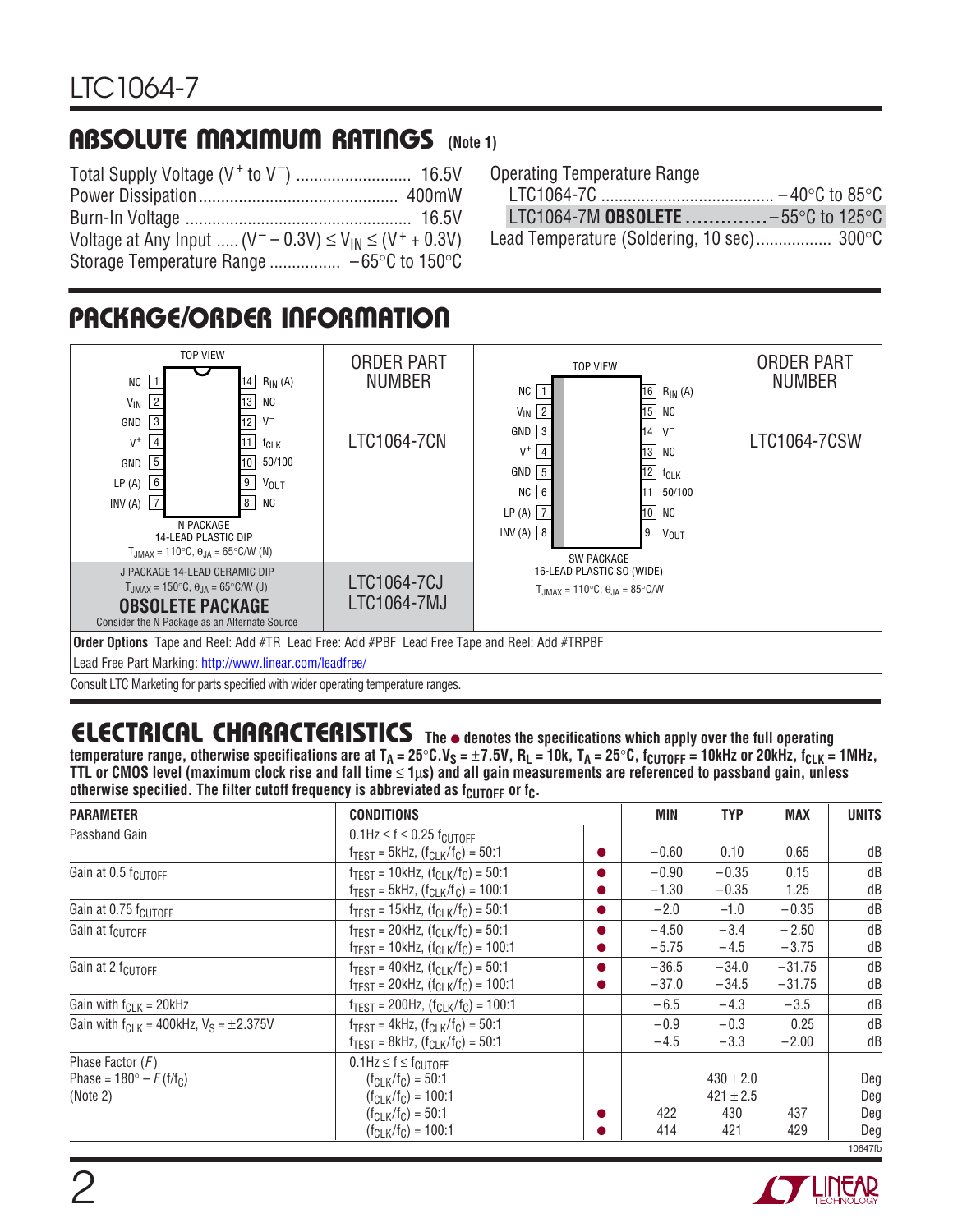### **ELECTRICAL CHARACTERISTICS** The  $\bullet$  denotes the specifications which apply over the full operating

temperature range, otherwise specifications are at T<sub>A</sub> = 25°C. V<sub>S</sub> = ±7.5V, R<sub>L</sub> = 10k, f<sub>CUTOFF</sub> = 10kHz or 20kHz, f<sub>CLK</sub> = 1MHz, TTL or **CMOS level (maximum clock rise and fall time** ≤ **1**µ**s) and all gain measurements are referenced to passband gain, unless otherwise** specified. The filter cutoff frequency is abbreviated as f<sub>CUTOFF</sub> or f<sub>C</sub>.

| <b>PARAMETER</b>                      | <b>CONDITIONS</b>                           | <b>MIN</b> | <b>TYP</b>              | <b>MAX</b> | <b>UNITS</b>       |
|---------------------------------------|---------------------------------------------|------------|-------------------------|------------|--------------------|
| <b>Phase Nonlinearity</b>             | $(f_{Cl K}/f_{C}) = 50:1$                   |            | ±1.0                    |            | $\frac{0}{0}$      |
| (Notes 2, 4)                          | $(f_{CLK}/f_C) = 100:1$                     |            | ±1.0                    |            | $\%$               |
|                                       | $(f_{CLK}/f_C) = 50:1$                      |            |                         | $\pm 2.0$  | $\frac{0}{0}$      |
|                                       | $(f_{CLK}/f_C) = 100:1$                     |            |                         | ±2.0       | $\frac{0}{0}$      |
| Group Delay (td)                      | $(f_{CLK}/f_C) = 50:1, f \le f_{CUTOFF}$    |            | $59.7 \pm 0.5$          |            | μs                 |
| $t_d = (F/360)(1/f_C)$                | $(f_{CLK}/f_C) = 100:1, f \le f_{CUTOFF}$   |            | $117.0 \pm 1.0$         |            | μs                 |
| (Note 3)                              | $(f_{CLK}/f_C) = 50:1, f \le f_{CLTOFF}$    | 58.6       | 59.7                    | 60.7       | μs                 |
|                                       | $(f_{CLK}/f_C) = 100:1, f \le f_{CUTOFF}$   | 115.0      | 117.0                   | 119.0      | μs                 |
| <b>Group Delay Deviation</b>          | $(f_{CLK}/f_C) = 50:1, f \le f_{CUTOFF}$    |            | ±1.0                    |            | $\frac{0}{0}$      |
| (Notes 3, 4)                          | $(f_{CLK}/f_{C}) = 100:1, f \le f_{CUTOFF}$ |            | ±1.0                    |            | $\frac{0}{0}$      |
|                                       | $(f_{CLK}/f_C) = 50:1, f \leq f_{CLTOFF}$   |            |                         | ±2.0       | $\frac{0}{0}$      |
|                                       | $(f_{CLK}/f_{C}) = 100:1, f \le f_{CUTOFF}$ |            |                         | ±2.0       | $\frac{0}{0}$      |
| Input Frequency Range (Table 9)       | $(f_{CLK}/f_C) = 50:1$                      |            | $<$ f $CLK$             |            | kHz                |
|                                       | $(f_{CLK}/f_C) = 100:1$                     |            | $<$ f <sub>CLK</sub> /2 |            | kHz                |
| Maximum f <sub>CLK</sub>              | $V_S = 5V (AGND = 2V)$                      |            | 2.0                     |            | MHz                |
|                                       | $V_S = \pm 5V$                              |            | 3.5                     |            | MHz                |
|                                       | $V_S = \pm 7.5V$                            |            | 5.0                     |            | MHz                |
| Clock Feedthrough ( $f \ge f_{CLK}$ ) | 50:1                                        |            | 200                     |            | µV <sub>RMS</sub>  |
| <b>Wideband Noise</b>                 | $V_S = \pm 2.5V$                            |            | $95 \pm 5\%$            |            | <b>µVRMS</b>       |
| $(1Hz \le f \le f_{CLK})$             | $V_S = \pm 5V$                              |            | $105 \pm 5\%$           |            | µV <sub>RMS</sub>  |
|                                       | $V_S = \pm 7.5V$                            |            | $115 \pm 5\%$           |            | $\mu V_{RMS}$      |
| Input Impedance                       |                                             | 25         | 40                      | 70         | $\mathsf{k}\Omega$ |
| Output DC Voltage Swing               | $V_S = \pm 2.375V$                          | $\pm 1.0$  | ±1.2                    |            | V                  |
| (Note 5)                              | $V_S = \pm 5V$                              | ±2.1       | ±3.2                    |            | $\vee$             |
|                                       | $V_S = \pm 7.5V$                            | $\pm 3.0$  | ±5.0                    |            | $\vee$             |
| Output DC Offset                      | 50:1, $V_S = \pm 5V$                        |            | ±150                    | ±220       | mV                 |
|                                       | 100:1, $V_S = \pm 5V$                       |            | ±150                    |            | mV                 |
| Output DC Offset TempCo               | 50:1, $V_S = \pm 5V$                        |            | $\pm 200$               |            | µV/°C              |
|                                       | 100:1, $V_S = \pm 5V$                       |            | ±200                    |            | µV/°C              |
| Power Supply Current                  | $V_S = \pm 2.375V$ , T <sub>A</sub> = 25°C  |            | 11                      | 22         | mA                 |
|                                       |                                             |            |                         | 22         | mA                 |
|                                       | $V_S = \pm 5V$ , $T_A = 25^{\circ}C$        |            | 14                      | 26         | mA                 |
|                                       |                                             |            |                         | 28         | mA                 |
|                                       | $V_S = \pm 7.5V$ , $T_A = 25^{\circ}C$      |            | 17                      | 28         | mA                 |
|                                       |                                             |            |                         | 32         | mA                 |
| Power Supply Range                    |                                             | ±2.375     |                         | $\pm 8$    | $\overline{V}$     |

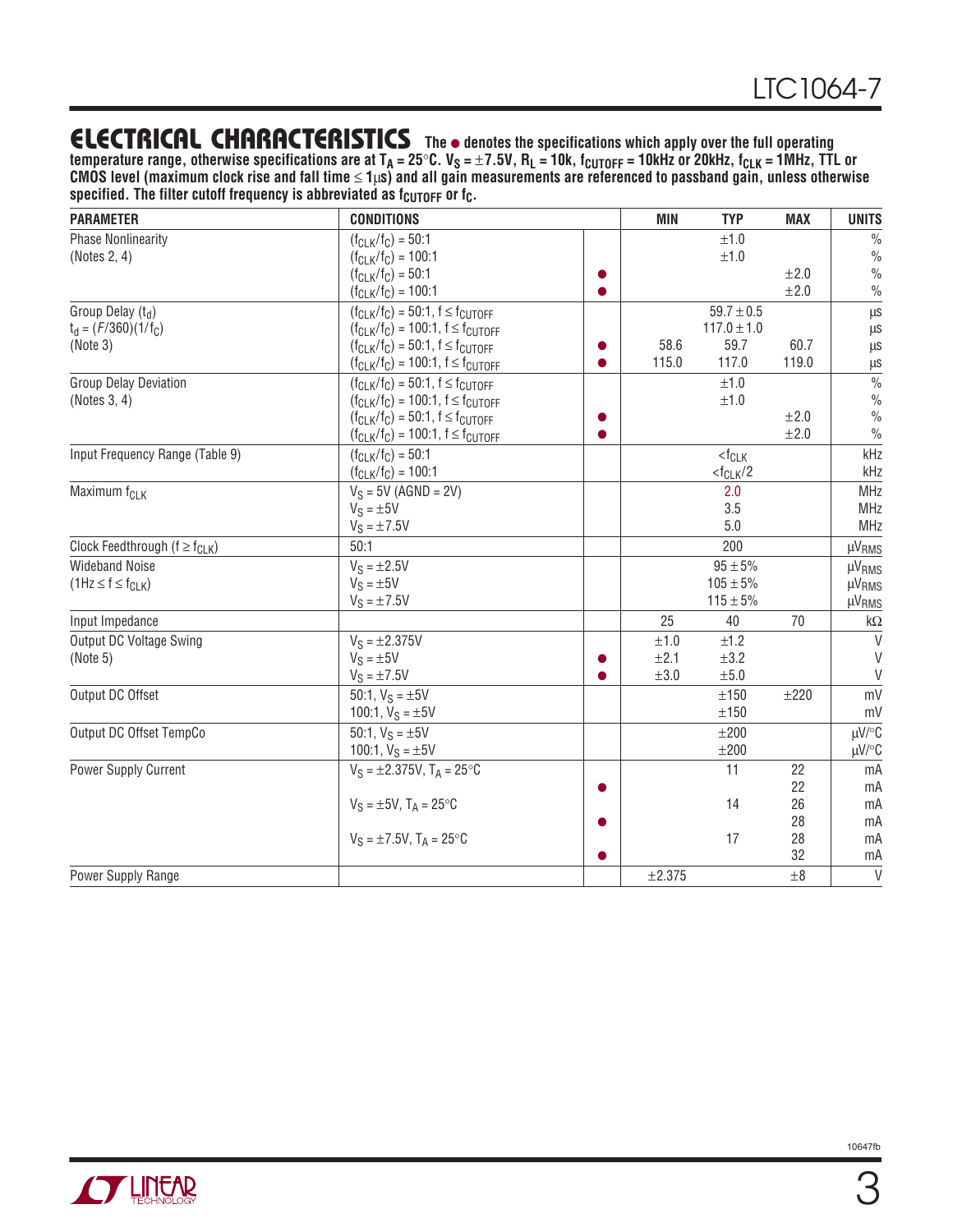# **ELECTRICAL CHARACTERISTICS**

**Note 1:** Absolute Maximum Ratings are those values beyond which the life of a device may be impaired.

**Note 2:** Input frequencies, f, are linearly phase shifted through the filter as long as  $f \leq f_C$ ;  $f_C$  = cutoff frequency.

Figure 1 curve shows the typical phase response of an LTC1064-7 operating at  $f_{CLK}$  = 1MHz, ratio = 50:1,  $f_C$  = 20kHz and it closely matches an ideal straight line. The phase shift is described by: phase shift  $=$  $180^{\circ} - F(f/f_C)$ ;  $f \le f_C$ .

F is arbitrarily called the "phase factor" expressed in degrees. The phase factor allows the calculation of the phase at a given frequency.

Example: The phase shift at 14kHz of the LTC1064-7 shown in Figure 1 is: phase shift =  $180^\circ - 430^\circ$  (14kHz/20kHz) ± nonlinearity =  $-121^\circ \pm 1\%$  or  $-121^{\circ} \pm 1.20^{\circ}$ .

**Note 3:** Group delay and group delay deviation are calculated from the measured phase factor and phase deviation specifications.

**Note 4:** Phase deviation and group delay deviation for LTC1064-7MJ is  $±4%$ .

**Note 5:** The AC swing is typically 11V<sub>P-P</sub>, 7V<sub>P-P</sub>, 2.8V<sub>P-P</sub>, with ±7.5V, ±5V,  $\pm$ 2.5V Supply respectively. For more information refer to the THD + Noise vs Input graphs.



**Figure 1. Phase Response in the Passband (Note 2)**

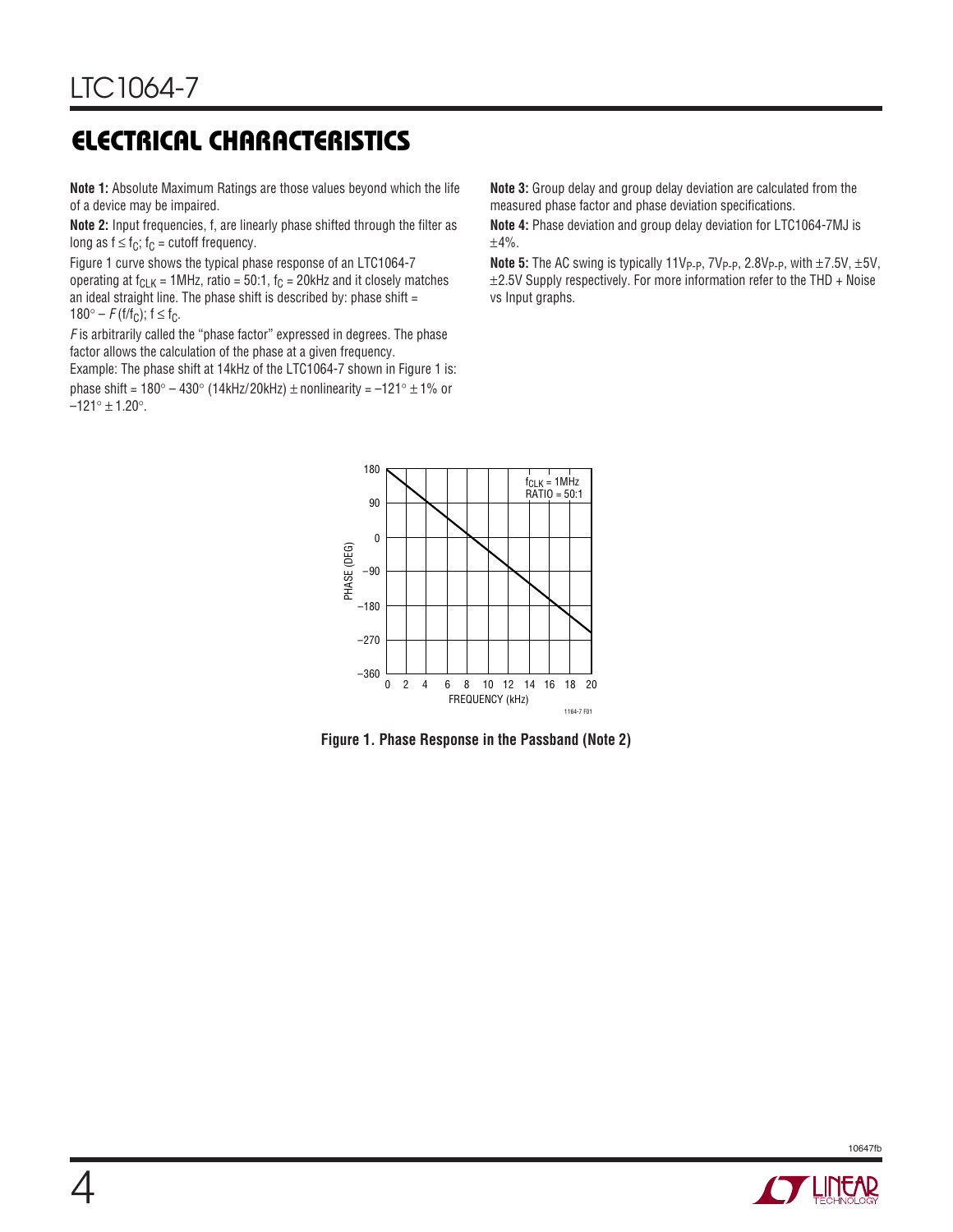FREQUENCY (kHz)

6 12 16 8 10 14 18 22

20

1064-7 G06

4

 $\overline{2}$ 



18 20

1064-7 G07

FREQUENCY (kHz)

6 12 16 8 10 14 18 22

4

2

**O LINEAR**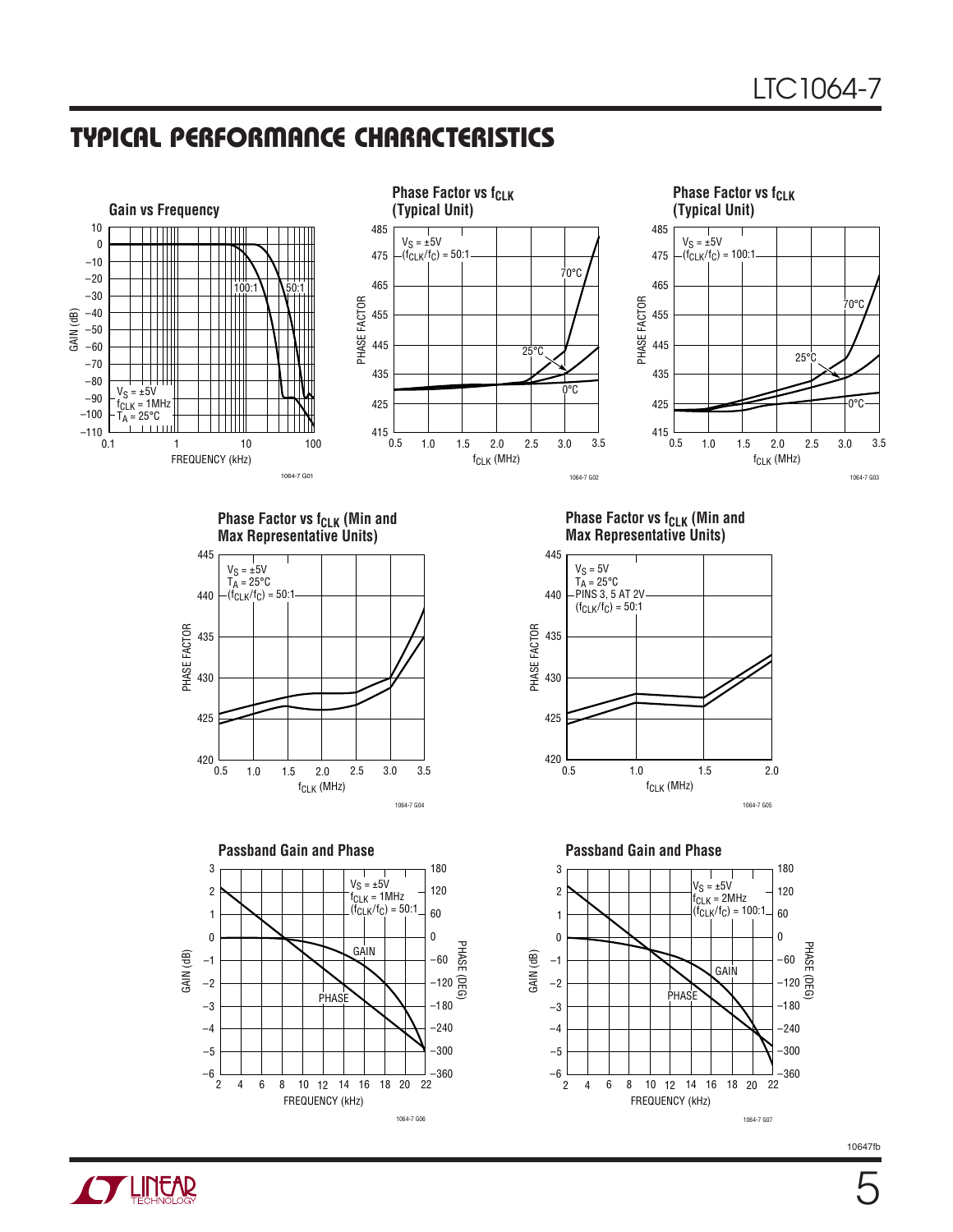

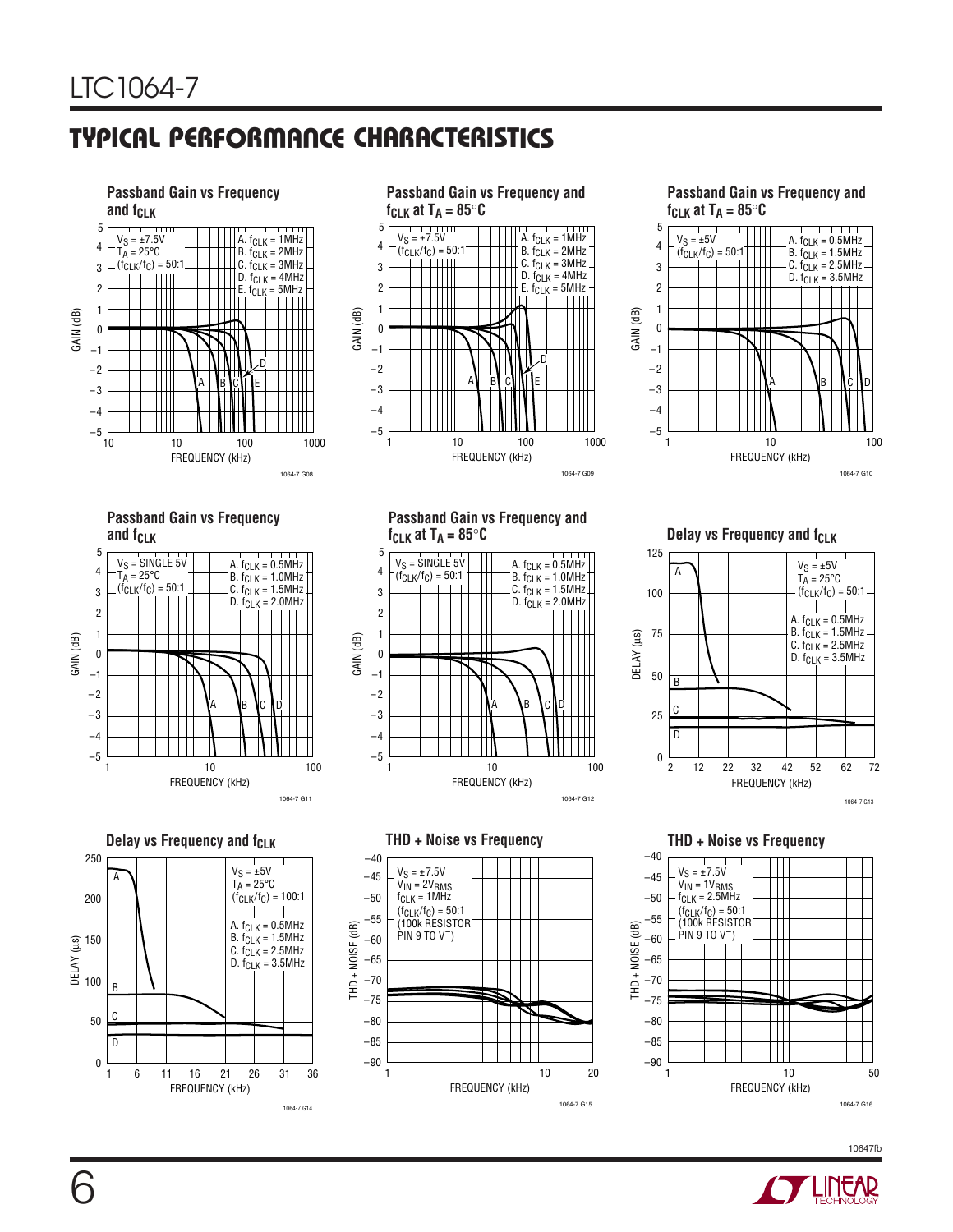







**THD + Noise vs Input THD + Noise vs Input THD + Noise vs Input**











THD + Noise vs Input **Phase Matching vs Frequency** 





7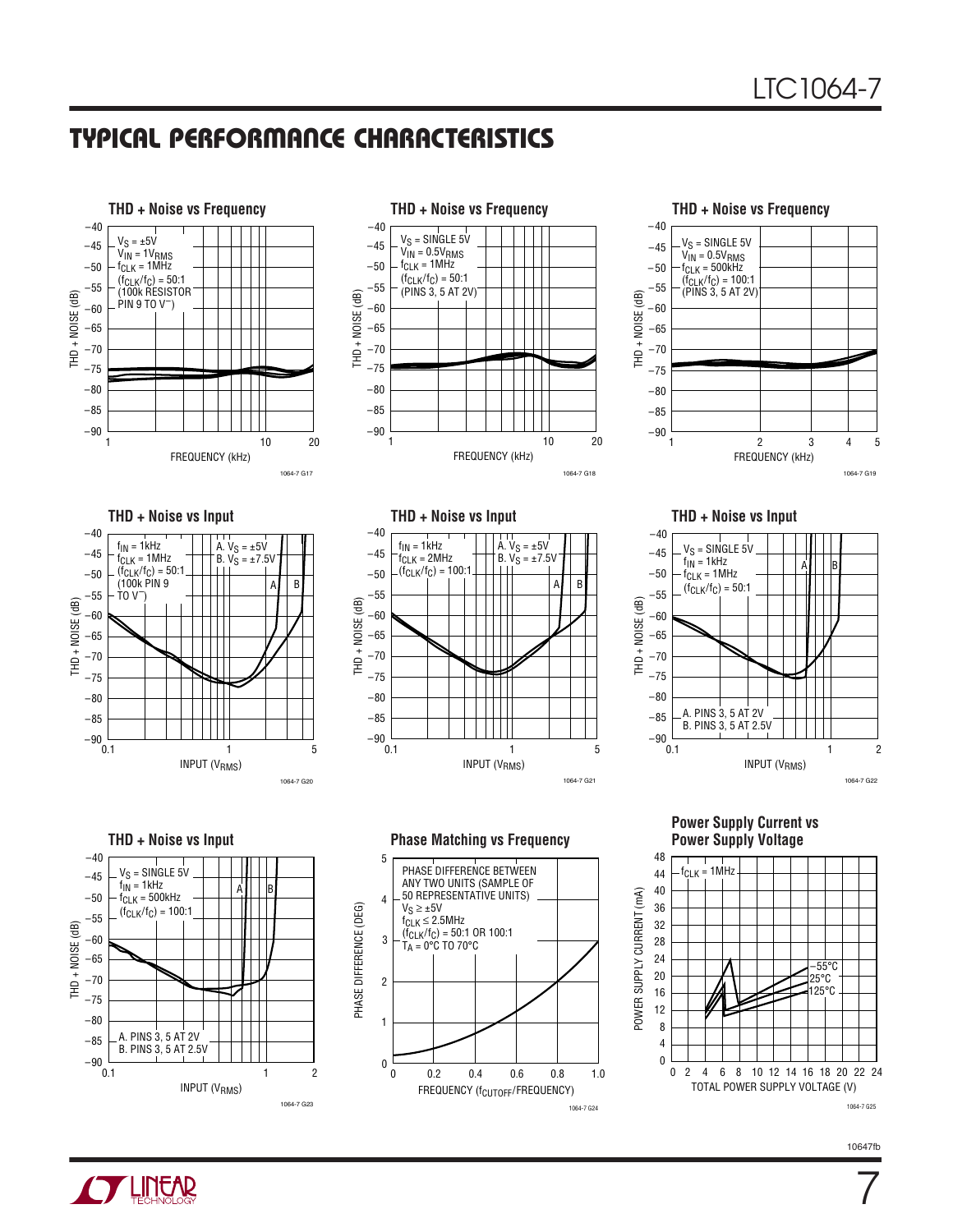#### **Table 1. Passband Gain and Phase**

 $V_S = \pm 7.5V$ ,  $(f_{CLK}/f_C) = 50:1$ ,  $T_A = 25^{\circ}C$ 

| <b>FREQUENCY (kHz)</b>           | GAIN (dB) | <b>PHASE (DEG)</b> |
|----------------------------------|-----------|--------------------|
| $f_{CLK} = 1 MHz$ (Typical Unit) |           |                    |
| 0.000                            | $-0.086$  | 180.00             |
| 5.000                            | $-0.086$  | 73.54              |
| 10.000                           | $-0.334$  | $-33.60$           |
| 15.000                           | $-1.051$  | $-140.81$          |
| 20.000                           | $-3.316$  | $-249.30$          |
| $f_{CLK} = 2MHz$ (Typical Unit)  |           |                    |
| 0.000                            | $-0.131$  | 180.00             |
| 10.000                           | $-0.131$  | 72.88              |
| 20.000                           | $-0.442$  | $-34.71$           |
| 30.000                           | $-1.108$  | $-141.99$          |
| 40.000                           | $-3.115$  | $-250.45$          |
| $f_{CLK} = 3MHz$ (Typical Unit)  |           |                    |
| 0.000                            | $-0.156$  | 180.00             |
| 15.000                           | $-0.156$  | 72.54              |
| 30,000                           | $-0.459$  | $-35.01$           |
| 45.000                           | $-0.941$  | $-141.95$          |
| 60.000                           | $-2.508$  | $-250.53$          |
| $f_{C1 K}$ = 4MHz (Typical Unit) |           |                    |
| 0.000                            | $-0.121$  | 180.00             |
| 20.000                           | $-0.121$  | 72.12              |
| 40.000                           | $-0.292$  | $-35.75$           |
| 60.000                           | $-0.476$  | $-142.92$          |
| 80.000                           | $-1.539$  | $-252.63$          |
| $f_{CLK} = 5 MHz$ (Typical Unit) |           |                    |
| 0.000                            | $-0.045$  | 180.00             |
| 25.000                           | $-0.045$  | 70.85              |
| 50.000                           | $-0.006$  | $-38.25$           |
| 75.000                           | 0.185     | $-146.77$          |
| 100.000                          | $-0.356$  | $-259.27$          |

**Table 2. Passband Gain and Phase VS =** ±**7.5V, (fCLK/fC) = 100:1, TA = 25**°**C**

| <b>FREQUENCY (kHz)</b>           | GAIN (dB) | PHASE (DEG) |
|----------------------------------|-----------|-------------|
| $f_{CLK} = 1 MHz$ (Typical Unit) |           |             |
| 0.000                            | $-0.203$  | 180.00      |
| 2.500                            | $-0.203$  | 74.07       |
| 5.000                            | $-0.741$  | $-31.71$    |
| 7.500                            | $-1.831$  | $-136.47$   |
| 10.000                           | $-4.451$  | $-240.17$   |
| $f_{CLK} = 2MHz$ (Typical Unit)  |           |             |
| 0.000                            | $-0.152$  | 180.00      |
| 5.000                            | $-0.152$  | 73.79       |
| 10.000                           | $-0.575$  | $-32.47$    |
| 15.000                           | $-1.501$  | $-138.11$   |
| 20,000                           | $-3.973$  | $-243.84$   |
| $f_{CLK} = 3 MHz$ (Typical Unit) |           |             |
| 0.000                            | $-0.123$  | 180.00      |
| 7.500                            | $-0.123$  | 73.32       |
| 15.000                           | $-0.481$  | $-33.64$    |
| 22.500                           | $-1.312$  | $-140.14$   |
| 30.000                           | $-3.654$  | $-247.11$   |

| <b>FREQUENCY (kHz)</b>           | GAIN (dB) | PHASE (DEG) |
|----------------------------------|-----------|-------------|
| $f_{CLK} = 4 MHz$ (Typical Unit) |           |             |
| 0.000                            | $-0.116$  | 180.00      |
| 10.000                           | $-0.116$  | 72.49       |
| 20.000                           | $-0.436$  | $-35.21$    |
| 30.000                           | $-1.171$  | $-142.33$   |
| 40.000                           | $-3.353$  | $-250.12$   |
| $f_{CLK} = 5 MHz$ (Typical Unit) |           |             |
| 0.000                            | $-0.097$  | 180.00      |
| 12.500                           | $-0.097$  | 71.00       |
| 25.000                           | $-0.351$  | $-38.08$    |
| 37.500                           | $-0.951$  | $-146.51$   |
| 50.000                           | $-2.999$  | $-256.13$   |

**Table 3. Passband Gain and Phase**

**VS =** ±**5V, (fCLK/fC) = 50:1, TA = 25**°**C**

| <b>FREQUENCY (kHz)</b>                 | GAIN (dB)            | <b>PHASE (DEG)</b>     |
|----------------------------------------|----------------------|------------------------|
| $f_{CLK} = 0.5$ MHz (Typical Unit)     |                      |                        |
| 0.000                                  | $-0.081$             | 180.00                 |
| 2.500                                  | $-0.081$             | 73.71                  |
| 5.000                                  | $-0.345$             | $-33.31$               |
| 7.500                                  | $-1.063$             | $-140.36$              |
| 10.000                                 | $-3.283$             | $-248.52$              |
| $f_{CLK} = 1 MHz$ (Typical Unit)       |                      |                        |
| 0.000                                  | $-0.071$             | 180.00                 |
| 5.000                                  | $-0.071$             | 73.44                  |
| 10.000                                 | $-0.322$             | $-33.83$               |
| 15.000                                 | $-1.036$             | $-141.13$              |
| 20.000                                 | $-3.284$             | $-249.68$              |
| $f_{CLK} = 1.5$ MHz (Typical Unit)     |                      |                        |
| 0.000                                  | $-0.095$             | 180.00                 |
| 7.500                                  | $-0.095$             | 73.03                  |
| 15.000                                 | $-0.392$             | $-34.53$               |
| 22.500                                 | $-1.075$             | $-141.89$              |
| 30.000                                 | $-3.155$             | $-250.45$              |
| $f_{CLK} = 2MHz$ (Typical Unit)        |                      |                        |
| 0.000                                  | $-0.127$             | 180.00                 |
| 10.000                                 | $-0.127$             | 72.81                  |
| 20.000                                 | $-0.447$             | $-34.70$               |
| 30.000                                 | $-1.041$             | $-141.77$              |
| 40.000                                 | $-2.856$             | $-250.24$              |
| $f_{CLK} = 2.5 MHz$ (Typical Unit)     |                      |                        |
| 0.000                                  | $-0.126$             | 180.00                 |
| 12.500                                 | $-0.126$             | 72.61                  |
| 25.000                                 | $-0.411$             | $-34.91$               |
| 37.500                                 | $-0.864$             | $-141.88$              |
| 50.000                                 | $-2.397$             | $-250.62$              |
| f <sub>CLK</sub> = 3MHz (Typical Unit) |                      |                        |
| 0.000                                  | $-0.102$             | 180.00                 |
| 15.000                                 | $-0.102$             | 72.23                  |
| 30.000                                 | $-0.292$             | $-35.64$               |
| 45.000<br>60.000                       | $-0.546$<br>$-1.769$ | $-142.96$<br>$-252.73$ |
|                                        |                      |                        |
|                                        |                      | 10647fb                |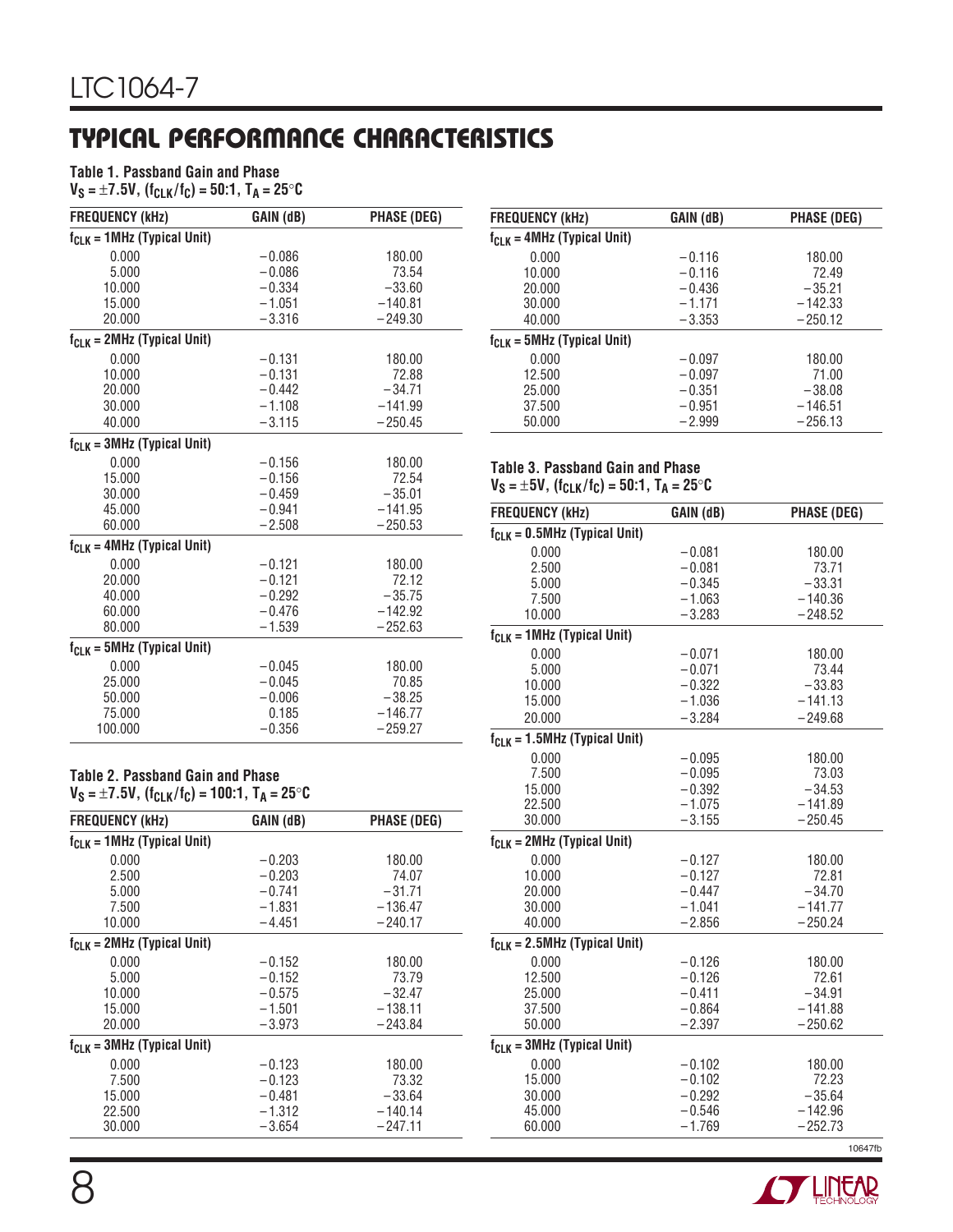## **TYPICAL PERFORMANCE CHARACTERISTICS**

| Table 3. Passband Gain and Phase |  |                                                                                    |
|----------------------------------|--|------------------------------------------------------------------------------------|
|                                  |  | $V_S = \pm 5V$ , (f <sub>CLK</sub> /f <sub>C</sub> ) = 50:1, T <sub>A</sub> = 25°C |

| <b>FREQUENCY (kHz)</b>             | GAIN (dB) | <b>PHASE (DEG)</b> |
|------------------------------------|-----------|--------------------|
| $f_{CLK} = 3.5$ MHz (Typical Unit) |           |                    |
| 0.000                              | $-0.054$  | 180.00             |
| 17.500                             | $-0.054$  | 71.07              |
| 35,000                             | $-0.108$  | $-38.00$           |
| 52,500                             | $-0.137$  | $-146.68$          |
| 70.000                             | $-1.104$  | $-258.97$          |

#### **Table 4. Passband Gain and Phase**  $V_S = \pm 5V$ ,  $(f_{CLK}/f_C) = 100.1$ ,  $T_A = 25$ °C

| <b>FREQUENCY (kHz)</b>                | GAIN (dB) | <b>PHASE (DEG)</b> |
|---------------------------------------|-----------|--------------------|
| $f_{CLK} = 0.5$ MHz (Typical Unit)    |           |                    |
| 0.000                                 | $-0.186$  | 180.00             |
| 1.250                                 | $-0.186$  | 74.10              |
| 2.500                                 | $-0.726$  | $-31.65$           |
| 3.750                                 | $-1.805$  | $-136.48$          |
| 5.000                                 | $-4.402$  | $-240.33$          |
| $f_{CLK} = 1 MHz$ (Typical Unit)      |           |                    |
| 0.000                                 | $-0.184$  | 180.00             |
| 2.500                                 | $-0.184$  | 74.02              |
| 5.000                                 | $-0.712$  | $-31.80$           |
| 7.500                                 | $-1.785$  | $-136.61$          |
| 10.000                                | $-4.387$  | $-240.43$          |
| $f_{CLK} = 1.5 MHz$ (Typical Unit)    |           |                    |
| 0.000                                 | $-0.145$  | 180.00             |
| 3.750                                 | $-0.145$  | 73.84              |
| 7.500                                 | $-0.596$  | $-32.32$           |
| 11.250                                | $-1.556$  | $-137.73$          |
| 15.000                                | $-4.047$  | $-242.95$          |
| $f_{CLK} = 2MHz$ (Typical Unit)       |           |                    |
| 0.000                                 | $-0.116$  | 180.00             |
| 5.000                                 | $-0.116$  | 73.64              |
| 10.000                                | $-0.494$  | $-32.93$           |
| 15.000                                | $-1.361$  | $-139.03$          |
| 20.000                                | $-3.761$  | $-245.57$          |
| $f_{CLK} = 2.5$ MHz (Typical Unit)    |           |                    |
| 0.000                                 | $-0.101$  | 180.00             |
| 6.250                                 | $-0.101$  | 73.17              |
| 12.500                                | $-0.452$  | $-33.93$           |
| 18.750                                | $-1.273$  | $-140.58$          |
| 25.000                                | $-3.611$  | $-247.80$          |
| $f_{CLK} = 3MHz$ (Typical Unit)       |           |                    |
| 0.000                                 | $-0.105$  | 180.00             |
| 7.500                                 | $-0.105$  | 72.36              |
| 15.000                                | $-0.445$  | $-35.47$           |
| 22.500                                | $-1.228$  | $-142.70$          |
| 30.000                                | $-3.509$  | $-250.58$          |
| $f_{CLK} = 3.5$ MHzMHz (Typical Unit) |           |                    |
| 0.000                                 | $-0.104$  | 180.00             |
| 8.750                                 | $-0.104$  | 70.81              |
| 17.500                                | $-0.437$  | $-38.39$           |
| 26.250                                | $-1.188$  | $-146.85$          |
| 35.000                                | $-3.478$  | $-256.10$          |

**Table 5. Passband Gain and Phase**  $V_S$  = Single 5V,  $(f_{CLK}/f_C)$  = 50:1,  $T_A$  = 25°C

| <b>FREQUENCY (kHz)</b>             | GAIN (dB) | <b>PHASE (DEG)</b> |
|------------------------------------|-----------|--------------------|
| $f_{CLK} = 0.5$ MHz (Typical Unit) |           |                    |
| 0.000                              | $-0.134$  | 180.00             |
| 2.500                              | $-0.134$  | 73.52              |
| 5.000                              | $-0.391$  | $-33.67$           |
| 7.500                              | $-1.109$  | $-140.92$          |
| 10.000                             | $-3.351$  | $-249.32$          |
| $f_{CLK} = 1 MHz$ (Typical Unit)   |           |                    |
| 0.000                              | $-0.148$  | 180.00             |
| 5.000                              | $-0.148$  | 73.07              |
| 10.000                             | $-0.423$  | $-34.63$           |
| 15.000                             | $-1.111$  | $-142.25$          |
| 20,000                             | $-3.241$  | $-251.03$          |
| $f_{CLK} = 1.5 MHz$ (Typical Unit) |           |                    |
| 0.000                              | $-0.157$  | 180.00             |
| 7.500                              | $-0.157$  | 72.73              |
| 15.000                             | $-0.456$  | $-34.83$           |
| 22.500                             | $-0.981$  | $-142.08$          |
| 30.000                             | $-2.687$  | $-251.09$          |
| $f_{CLK} = 2MHz$ (Typical Unit)    |           |                    |
| 0.000                              | $-0.188$  | 180.00             |
| 10.000                             | $-0.188$  | 71.37              |
| 20.000                             | $-0.304$  | $-37.52$           |
| 30.000                             | $-0.513$  | $-146.11$          |
| 40.000                             | $-1.824$  | $-257.46$          |

### **Table 6. Passband Gain and Phase**

 $V_S$  = Single 5V, (f<sub>CLK</sub>/f<sub>C</sub>) = 100:1, T<sub>A</sub> = 25 $\degree$ C

| FREQUENCY (kHz)                          | GAIN (dB) | <b>PHASE (DEG)</b> |
|------------------------------------------|-----------|--------------------|
| $f_{CLK} = 0.5$ MHz (Typical Unit)       |           |                    |
| 0.000                                    | $-0.243$  | 180.00             |
| 1.250                                    | $-0.243$  | 73.91              |
| 2.500                                    | $-0.776$  | $-31.98$           |
| 3.750                                    | $-1.861$  | $-136.98$          |
| 5.000                                    | $-4.483$  | $-240.90$          |
| f <sub>CLK</sub> = 1MHz (Typical Unit)   |           |                    |
| 0.000                                    | $-0.208$  | 180.00             |
| 2.500                                    | $-0.208$  | 73.76              |
| 5.000                                    | $-0.678$  | $-32.47$           |
| 7.500                                    | $-1.679$  | $-137.87$          |
| 10.000                                   | $-4.221$  | $-242.65$          |
| f <sub>CLK</sub> = 1.5MHz (Typical Unit) |           |                    |
| 0.000                                    | $-0.115$  | 180.00             |
| 3.750                                    | $-0.115$  | 73.26              |
| 7.500                                    | $-0.473$  | $-33.73$           |
| 11.250                                   | $-1.314$  | $-140.40$          |
| 15.000                                   | $-3.715$  | $-247.66$          |
| f <sub>CLK</sub> = 2MHz (Typical Unit)   |           |                    |
| 0.000                                    | $-0.209$  | 180.00             |
| 5.000                                    | $-0.209$  | 71.18              |
| 10.000                                   | $-0.499$  | $-37.85$           |
| 15.000                                   | $-1.281$  | $-146.27$          |
| 20.000                                   | $-3.695$  | $-255.38$          |
|                                          |           |                    |

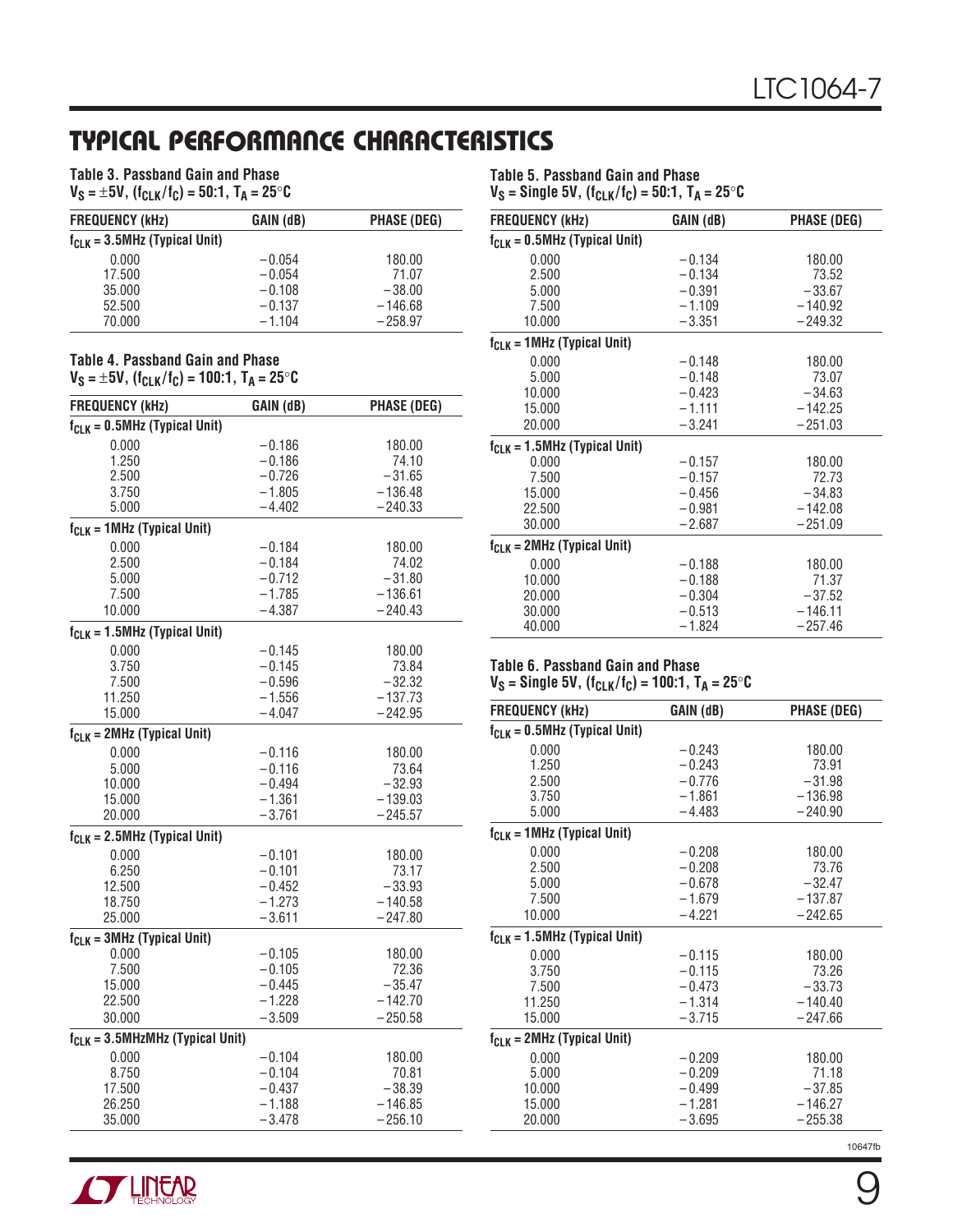# **PIN FUNCTIONS**

#### **Power Supply Pins (4, 12)**

The V<sup>+</sup> (Pin 4) and the V<sup>-</sup> (Pin 12) should be bypassed with a 0.1µF capacitor to an adequate analog ground. The filter's power supplies should be isolated from other digital or high voltage analog supplies. A low noise linear supply is recommended. Using a switching power supply will lower the signal-to-noise ratio of the filter. The supply during power-up should have a slew rate less than 1V/µs. When  $V^+$  is applied before  $V^-$  and  $V^-$  is allowed to go above ground, a signal diode should clamp  $V^-$  to prevent latch-up. Figures 2 and 3 show typical connections for dual and single supply operation.



Figure 2. Dual Supply Operation for an  $f_{CLK}/f_{CUTOFF} = 50:1$ 



Figure 3. Single Supply Operation for an f<sub>CLK</sub>/f<sub>CUTOFF</sub> = 50:1

### **Clock Input Pin (11)**

Any TTL or CMOS clock source with a square-wave output and 50% duty cycle  $(\pm 10\%)$  is an adequate clock source for the device. The power supply for the clock source should not be the filter's power supply. The analog ground

for the filter should be connected to clock's ground at a single point only. Table 7 shows the clock's low and high level threshold values for a dual or single supply operation. A pulse generator can be used as a clock source provided the high level ON time is greater than 0.1µs. Sine waves are not recommended for clock input frequencies less than 100kHz, since excessively slow clock rise or fall times generate internal clock jitter (maximum clock rise or fall time  $\leq$  1 $\mu$ s). The clock signal should be routed from the right side of the IC package and perpendicular to it to avoid coupling to any input or output analog signal path. A 200 $\Omega$ resistor between clock source and pin 11 will slow down the rise and fall times of the clock to further reduce charge coupling (Figures 2 and 3).

|  |  | <b>Table 7. Clock Source High and Low Threshold Levels</b> |  |
|--|--|------------------------------------------------------------|--|
|  |  |                                                            |  |

| <b>POWER SUPPLY</b>      | <b>HIGH LEVEL</b> | <b>LOW LEVEL</b> |
|--------------------------|-------------------|------------------|
| Dual Supply = $\pm 7.5V$ | $\geq 2.18V$      | $\leq 0.5$ V     |
| Dual Supply = $\pm$ 5V   | $\geq 1.45V$      | $\leq 0.5V$      |
| Dual Supply = $\pm 2.5V$ | $\geq 0.73V$      | $\leq -2.0V$     |
| Single Supply = $12V$    | $\geq 7.80V$      | $\leq 6.5V$      |
| Single Suppl = $5V$      | $\geq 1.45V$      | < 0.5V           |

### **Analog Ground Pins (3, 5)**

The filter performance depends on the quality of the analog signal ground. For either dual or single supply operation, an analog ground plane surrounding the package is recommended. The analog ground plane should be connected to any digital ground at a single point. For dual supply operation, Pin 3 should be connected to the analog ground plane. For single supply operation pin 3 should be biased at 1/2 supply and should be bypassed to the analog ground plane with at least a 1µF capacitor (Figure 3). For single 5V operation at the highest  $f_{\text{Cl K}}$  of 2MHz, Pin 3 should be biased at 2V. This minimizes passband gain and phase variations.

#### **Ratio Input Pin (10)**

The DC level at this pin determines the ratio of the clock frequency to the cutoff frequency of the filter. Pin 10 at  $V^+$ gives a 50:1 ratio and Pin 10 at V $^+$  gives a 100:1 ratio. For single supply operation the ratio is 50:1 when Pin 10 is at V+ and 100:1 when Pin 10 is at ground. When Pin 10 is not tied to ground, it should be bypassed to analog ground

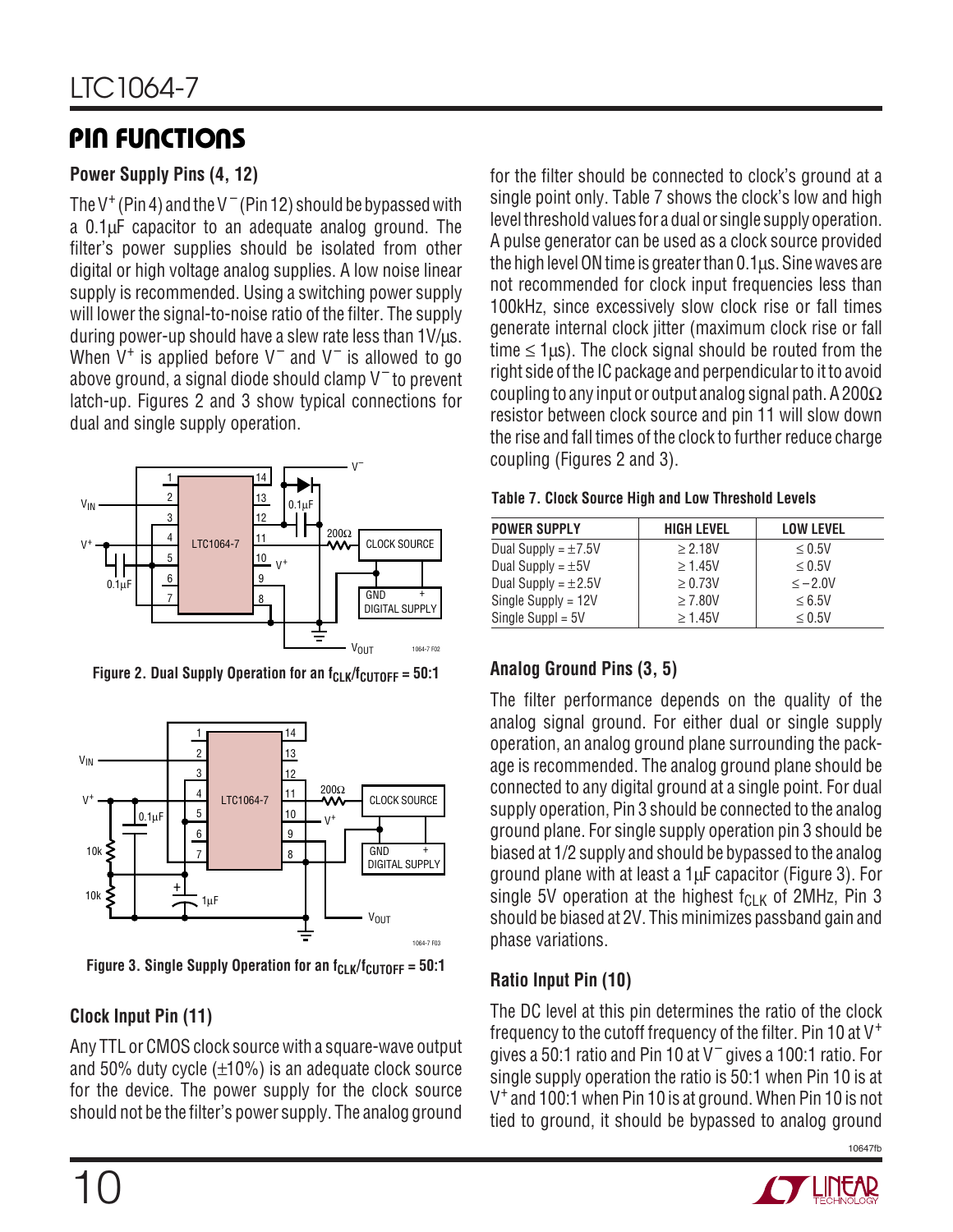### **PIN FUNCTIONS**

with a 0.1µF capacitor. If the DC level at Pin 10 is switched mechanically or electrically at slew rates greater than  $1$ V/ $\mu$ s while the device is operating, a 10k resistor should be connected between Pin 10 and the DC source.

#### **Filter Input Pin (2)**

The input pin is connected internally through a 40k resistor tied to the inverting input of an op amp.

#### **Filter Output Pins (9, 6)**

Pin 9 is the specified output of the filter; it can typically source 3mA and sink 1mA. Driving coaxial cables or resistive loads less than 20k will degrade the total harmonic distortion of the filter. When evaluating the device's distortion an output buffer is required. A noninverting buffer, Figure 4, can be used provided that its input common mode range is well within the filter's output swing. Pin 6 is an intermediate filter output providing an unspecified 6th order lowpass filter. Pin 6 should not be loaded.

# **U A S O PPLICATI W U U I FOR ATIO**

#### **Clock Feedthrough**

Clock feedthrough is defined as the RMS value of the clock frequency and its harmonics that are present at the filter's output pin (9). The clock feedthrough is tested with the input pin (2) grounded and it depends on PC board layout and on the value of the power supplies. With proper layout techniques the values of the clock feedthrough are shown in Table 8.

#### **Table 8. Clock Feedthrough**

| Vs        | 50:1                 | 100:1                |
|-----------|----------------------|----------------------|
| Single 5V | $90 \mu V_{RMS}$     | $100 \mu V_{RMS}$    |
| $+5V$     | 100µV <sub>RMS</sub> | 300µV <sub>RMS</sub> |
| $+7.5V$   | $120 \mu V_{RMS}$    | $650 \mu V_{RMS}$    |

Note: The clock feedthrough at single 5V is imbedded in the wideband noise of the filter. Clock waveform is a square wave.

Any parasitic switching transients during the rise and fall edges of the incoming clock are not part of the clock feedthrough specifications. Switching transients have frequency contents much higher than the applied clock; their

#### **External Connection Pins (7, 14)**

Pins 7 and 14 should be connected together. In a printed circuit board the connection should be done under the IC package through a short trace surrounded by the analog ground plane.

#### **NC Pins (1, 5, 8, 13)**

Pins 1, 5, 8 and 13 are not connected to any internal circuit point on the device and should preferably be tied to analog ground.



**Figure 4. Buffer for Filter Output**

amplitude strongly depends on scope probing techniques as well as grounding and power supply bypassing. The clock feedthrough, if bothersome, can be greatly reduced by adding a simple R/C lowpass network at the output of the filter pin (9). This R/C will completely eliminate any switching transients.

#### **Wideband Noise**

The wideband noise of the filter is the total RMS value of the device's noise spectral density and it is used to determine the operating signal-to-noise ratio. Most of its frequency contents lie within the filter passband and it cannot be reduced with post filtering. For instance, the LTC1064-7 wideband noise at  $\pm$ 5V supply is 105 $\mu$ V<sub>RMS</sub>,  $95\mu V_{RMS}$  of which have frequency contents from DC up to the filter's cutoff frequency. The total wideband noise  $(\mu V_{RMS})$  is nearly independent of the value of the clock. The clock feedthrough specifications are not part of the wideband noise.

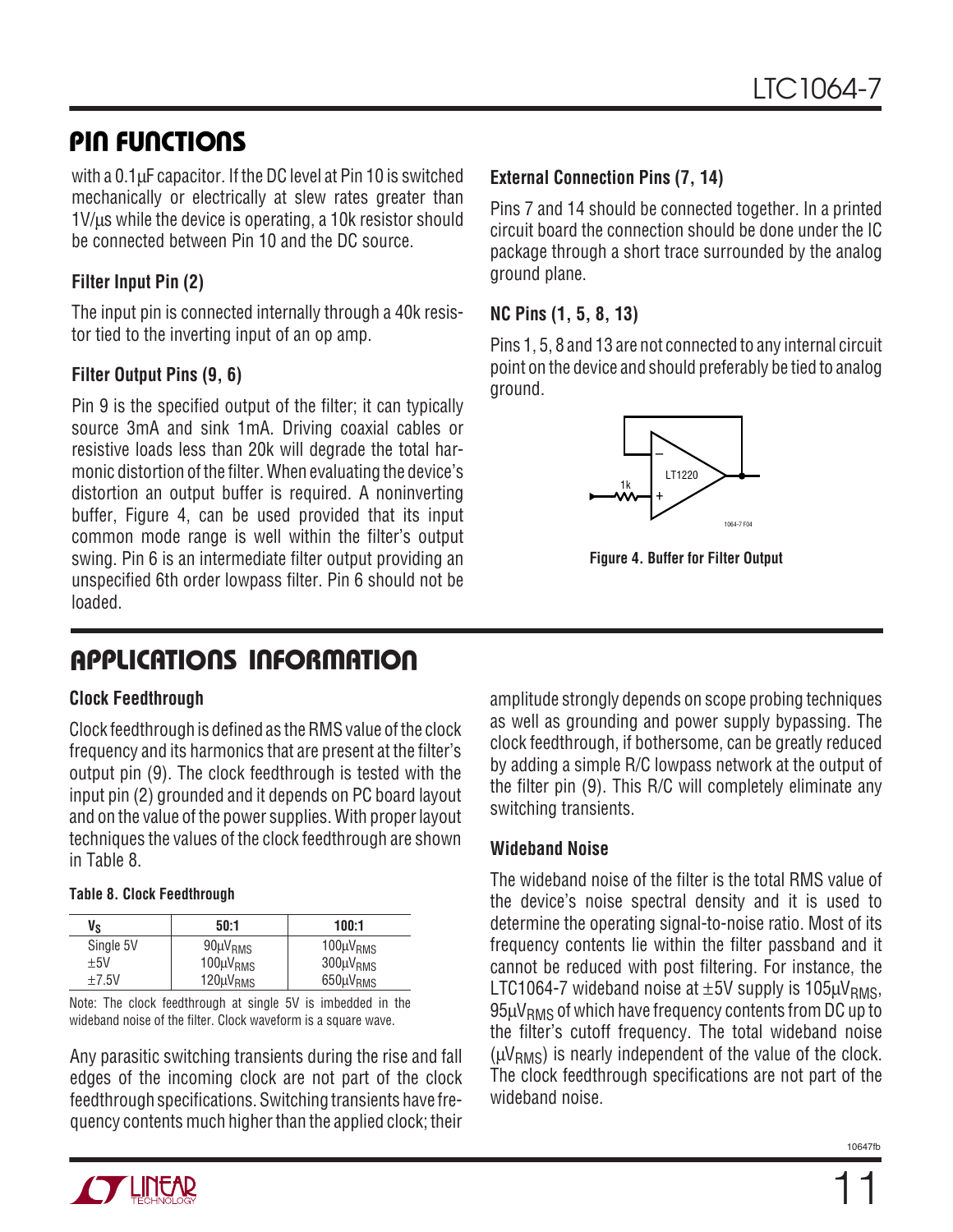# **U A S O PPLICATI W U U I FOR ATIO**

#### **Speed Limitations**

To avoid op amp slew rate limiting at maximum clock frequencies, the signal amplitude should be kept below a specified level as shown in Table 9.

#### Table 9. Maximum V<sub>IN</sub> vs V<sub>S</sub> and Clock

| <b>POWER SUPPLY</b> | <b>MAXIMUM fCLK</b> | <b>MAXIMUM VIN</b>                      |
|---------------------|---------------------|-----------------------------------------|
| ±7.5V               | 5.0MHz              | $1.8V_{RMS}$ (f <sub>IN</sub> > 80kHz)  |
|                     | 4.5MHz              | $2.3VRMS$ (f <sub>IN</sub> > 80kHz)     |
|                     | 4.0MHz              | $2.7V_{RMS}$ ( $f_{IN} > 80kHz$ )       |
|                     | $\geq$ 3.5MHz       | 1.4 $V_{RMS}$ ( $f_{IN}$ > 500kHz)      |
| ±5V                 | $3.5$ MHz           | 1.6 $V_{RMS}$ (f <sub>IN</sub> > 80kHz) |
|                     | $\geq$ 3.0MHz       | $0.7V_{RMS}$ ( $f_{IN}$ > 400kHz)       |
| Single 5V           | 2.0MHz              | $0.5V_{RMS}$ ( $f_{IN} > 250kHz$ )      |

#### **Table 10. Transient Response of LTC Lowpass Filters**

| <b>LOWPASS FILTER</b>  | <b>DELAY</b><br>TIME*<br>(SEC) | <b>RISE</b><br>TIME**<br>(SEC) | <b>SETTLING</b><br>TIME***<br>(SEC) | OVER-<br><b>SHOOT</b><br>$(\%)$ |
|------------------------|--------------------------------|--------------------------------|-------------------------------------|---------------------------------|
| LTC1064-3 Bessel       | $0.50/f_C$                     | 0.34/f <sub>C</sub>            | $0.80/f_C$                          | 0.5                             |
| LTC1164-5 Bessel       | 0.43/f <sub>C</sub>            | 0.34/f <sub>C</sub>            | 0.85/f <sub>C</sub>                 | 0                               |
|                        |                                |                                |                                     |                                 |
| LTC1164-6 Bessel       | 0.43/f <sub>C</sub>            | 0.34/f <sub>C</sub>            | 1.15/f <sub>C</sub>                 | 1                               |
| LTC1264-7 Linear Phase | 1.15/f <sub>C</sub>            | 0.36/f <sub>C</sub>            | 2.05/f <sub>C</sub>                 | 5                               |
| LTC1164-7 Linear Phase | 1.20/f <sub>C</sub>            | 0.39/fc                        | 2.2/fc                              | 5                               |
| LTC1064-7 Linear Phase | 1.20/f <sub>c</sub>            | 0.39/f <sub>C</sub>            | 2.2/fc                              | 5                               |
| LTC1164-5 Butterworth  | 0.80/fc                        | 0.48/fc                        | 2.4/fc                              | 11                              |
| LTC1164-6 Elliptic     | 0.85/f <sub>C</sub>            | 0.54/fc                        | 4.3/fc                              | 18                              |
| LTC1064-4 Elliptic     | 0.90/fc                        | 0.54/f <sub>C</sub>            | 4.5/fc                              | 20                              |
| LTC1064-1 Elliptic     | 0.85/f <sub>C</sub>            | 0.54/f <sub>C</sub>            | 6.5/fc                              | 20                              |
|                        |                                |                                |                                     |                                 |

 $*$  To 50%  $\pm$ 5%,  $*$  \* 10% to 90%  $\pm$ 5%,  $*$  \*\* To 1%  $\pm$ 0.5%

#### Table 11. Aliasing  $(f_{CLK} = 100kHz)$

| <b>INPUT FREQUENCY</b><br>$(V_{IN} = 1V_{RMS},$<br>$f_{IN} = f_{CLK} \pm f_{OUT}$<br>(kHz) | <b>OUTPUT LEVEL</b><br>(Relative to Input,<br>$0dB = 1V_{RMS}$<br>(dB) | <b>OUTPUT FREQUENCY</b><br>(Aliased Frequency<br>$f_{\text{OUT}} = \text{ABS}$ $[f_{\text{CLK}} \pm f_{\text{IN}}]$<br>(kHz) |  |
|--------------------------------------------------------------------------------------------|------------------------------------------------------------------------|------------------------------------------------------------------------------------------------------------------------------|--|
| $50:1$ , f <sub>CUTOFF</sub> = 2kHz                                                        |                                                                        |                                                                                                                              |  |
| 190 (or 210)                                                                               | $-76.1$                                                                | 10.0                                                                                                                         |  |
| 195 (or 205)                                                                               | $-51.9$                                                                | 5.0                                                                                                                          |  |
| 196 (or 204)                                                                               | $-36.3$                                                                | 4.0                                                                                                                          |  |
| 197 (or 203)                                                                               | $-18.4$                                                                | 3.0                                                                                                                          |  |
| 198 (or 202)                                                                               | $-3.0$                                                                 | 2.0                                                                                                                          |  |
| 199.5 (or 200.5)                                                                           | $-0.2$                                                                 | 0.5                                                                                                                          |  |
| 100:1, $f_{\text{CUTOFF}} = 1$ kHz                                                         |                                                                        |                                                                                                                              |  |
| 97 (or 103)                                                                                | $-74.2$                                                                | 3.0                                                                                                                          |  |
| 97.5 (or 102.5)                                                                            | $-53.2$                                                                | 2.5                                                                                                                          |  |
| 98 (or 102)                                                                                | $-36.9$                                                                | 2.0                                                                                                                          |  |
| 98.5 (or 101.5)                                                                            | $-19.6$                                                                | 1.5                                                                                                                          |  |
| 99 (or 101)                                                                                | $-5.2$                                                                 | 1.0                                                                                                                          |  |
| 99.5 (or 100.5)                                                                            | $-0.7$                                                                 | 0.5                                                                                                                          |  |

#### **Transient Response**









#### **Aliasing**

Aliasing is an inherent phenomenon of sampled data systems and it occurs when input frequencies close to the sampling frequency are applied. For the LTC1064-7 case at 100:1, an input signal whose frequency is in the range of  $f_{\text{CL K}} \pm 3\%$ , will be aliased back into the filter's passband. If, for instance, an LTC1064-7 operating with a 100kHz clock and 1kHz cutoff frequency receives a 98kHz, 10mV input signal, a 2kHz,  $143 \mu V_{RMS}$  alias signal will appear at its output. When the LTC1064-7 operates with a clock-tocutoff frequency of 50:1, aliasing occurs at twice the clock frequency. Table 11 shows details.

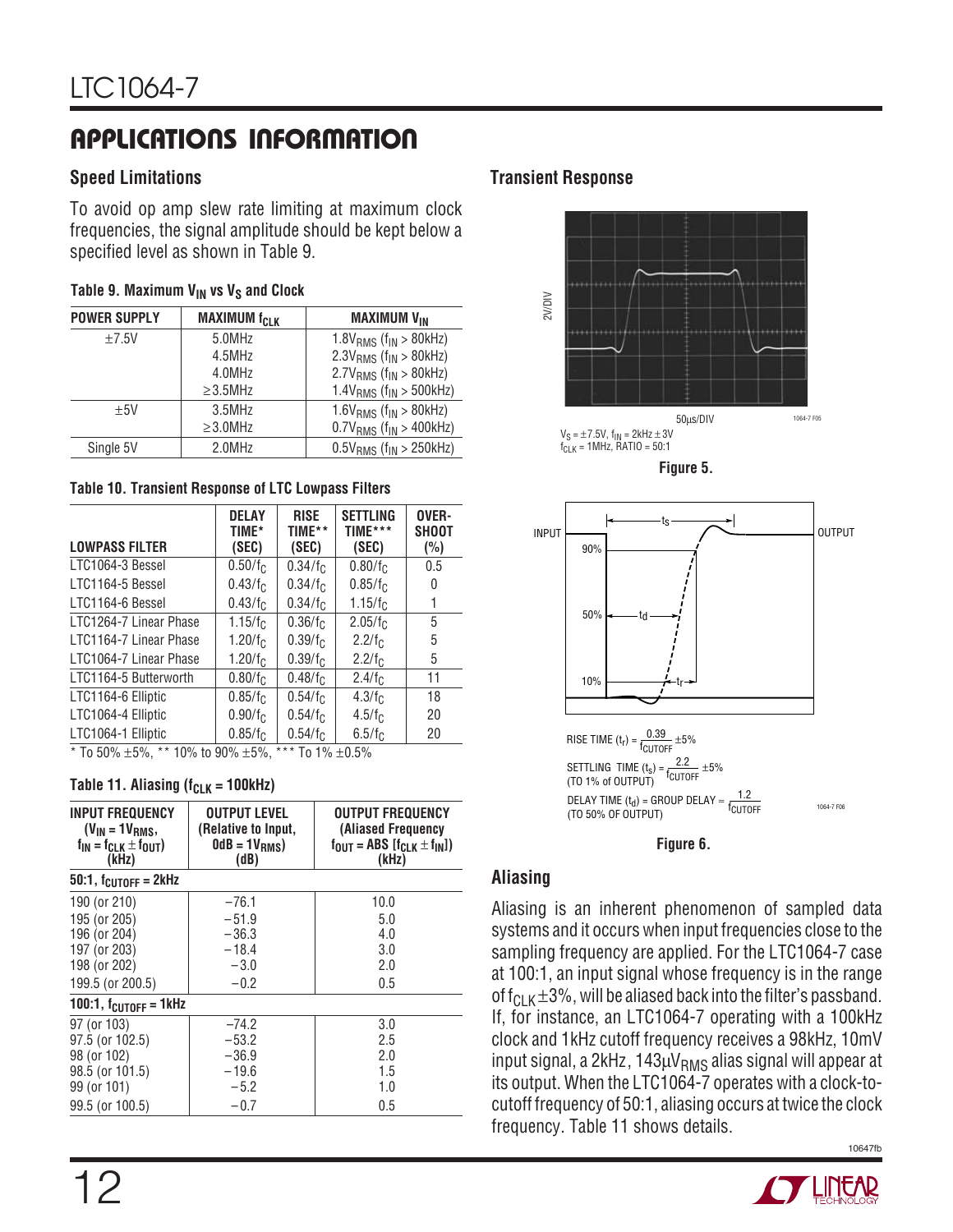### **U PACKAGE DESCRIPTIO**



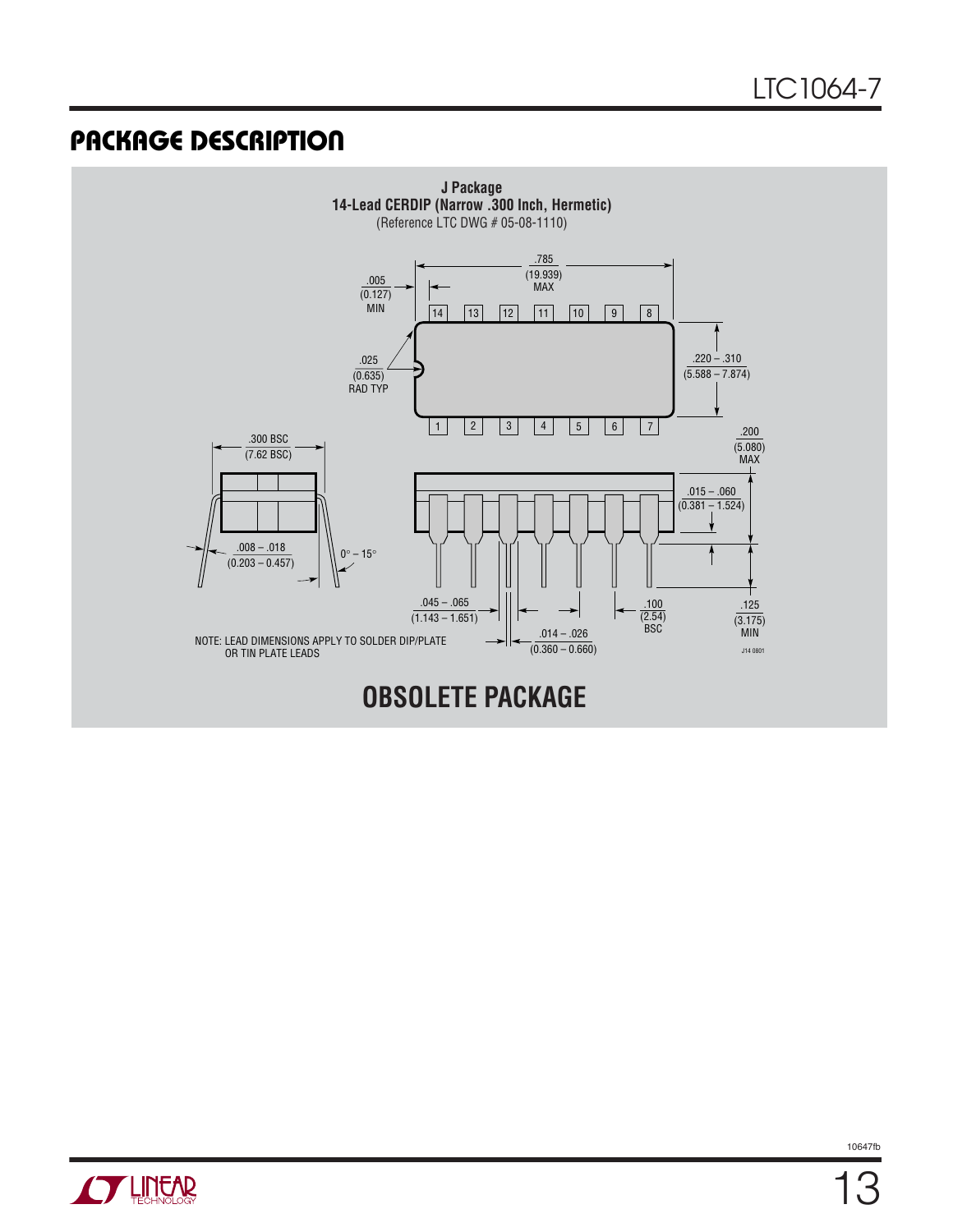## **U PACKAGE DESCRIPTIO**



**N Package**

\*THESE DIMENSIONS DO NOT INCLUDE MOLD FLASH OR PROTRUSIONS. MOLD FLASH OR PROTRUSIONS SHALL NOT EXCEED .010 INCH (0.254mm)

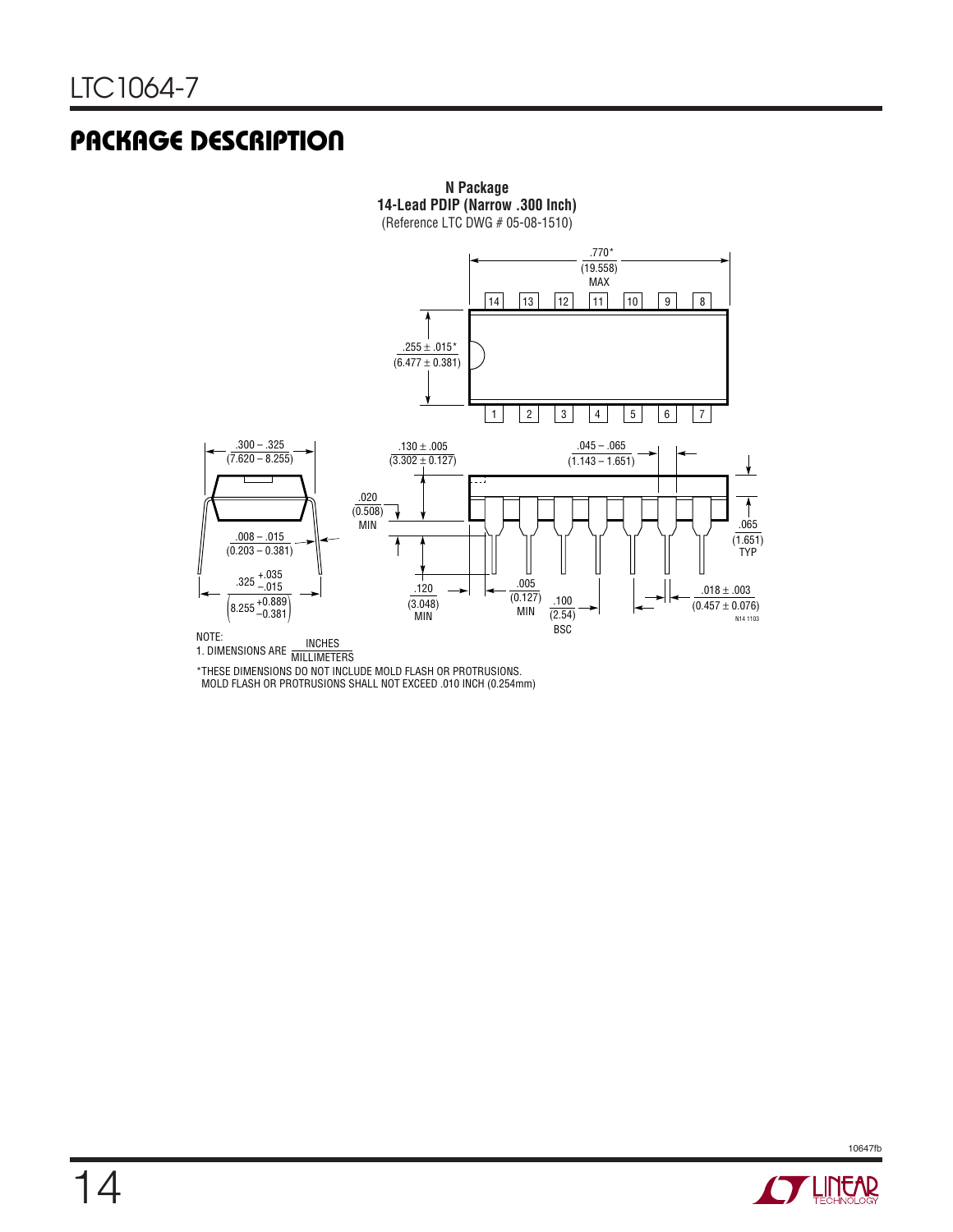### **U PACKAGE DESCRIPTIO**



**SW Package 16-Lead Plastic Small Outline (Wide .300 Inch)** (Reference LTC DWG # 05-08-1620)

3. PIN 1 IDENT, NOTCH ON TOP AND CAVITIES ON THE BOTTOM OF PACKAGES ARE THE MANUFACTURING OPTIONS.

4. THESE DIMENSIONS DO NOT INCLUDE MOLD FLASH OR PROTRUSIONS.

MOLD FLASH OR PROTRUSIONS SHALL NOT EXCEED .006" (0.15mm)



THE PART MAY BE SUPPLIED WITH OR WITHOUT ANY OF THE OPTIONS